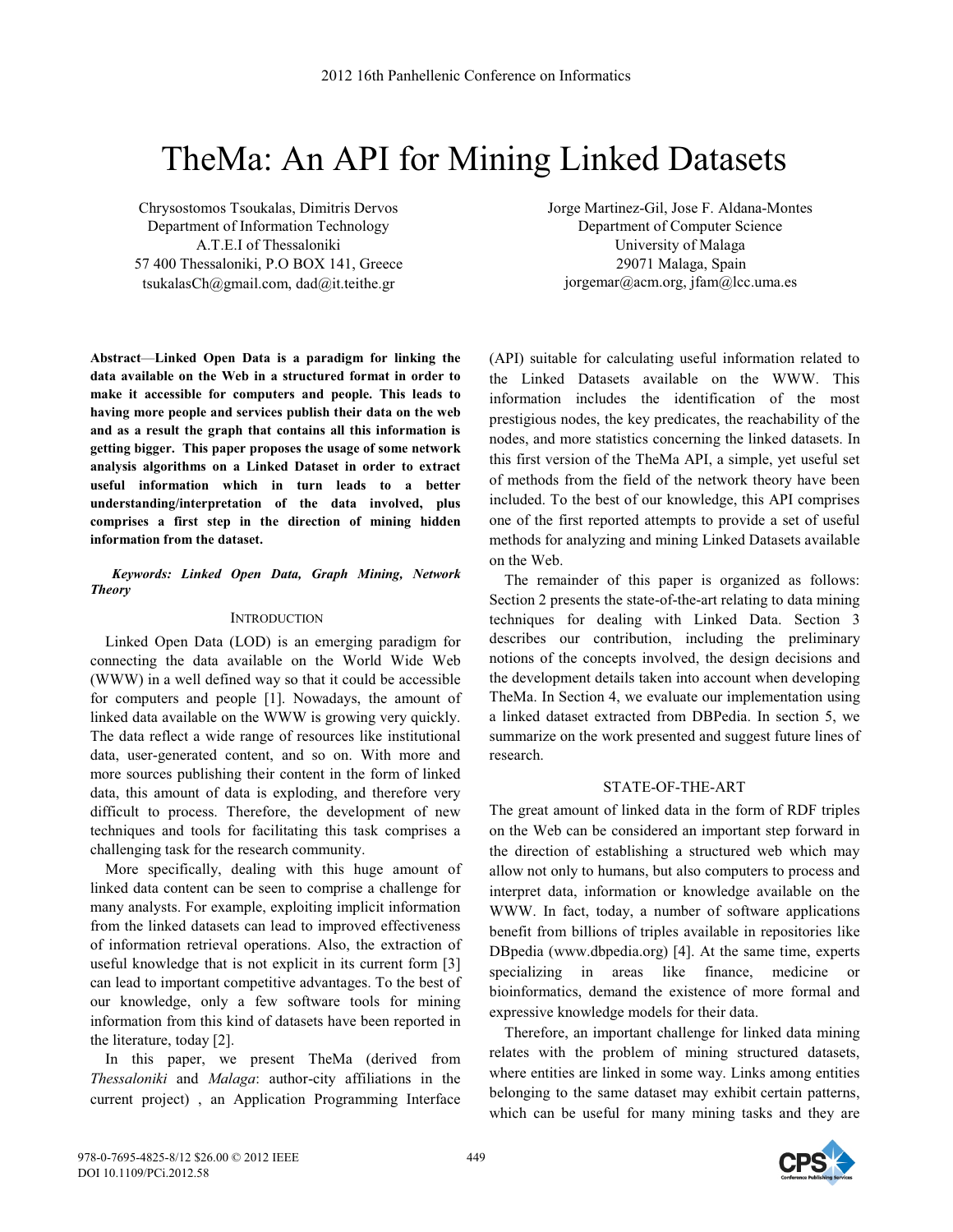usually hard to reveal using traditional statistical models over conventional databases.

Such type of problems have been traditionally studied by the link mining community who collectively label them as "data mining techniques that explicitly consider links when building predictive or descriptive models of the linked data" [6].

Commonly addressed link mining tasks include object ranking, group detection, collective classification, link prediction and sub graph discovery [5]. Therefore, mining Linked Data can be useful in a number of analogous situations, some of which are explained below.

## *A. Use Cases*

The problem of mining linked data on the Web is becoming relevant as more and more information is made available online. Some of the most popular mining tasks focus on

- *The identification of customer networks [9].* Mining Linked Datasets can help provide a better understanding one has on a dataset. This can be very useful from the point of view of the organizations who want to cluster people on the basis of a given common profile.
- *The identification of crime or fraud networks [10].* Mining Linked Datasets can help experts who want to identify possible fraud scenarios by discovering fraud indicators and connections between nodes. Obviously, it is supposed that criminals are not going to publish their data on the WWW, but for example, institutional data on public funds spending are usually published and many misuses can be discovered using computer algorithms.

These are only a few examples, but we are confident that over time, users and practitioners are likely to propose more areas of application for this type of software.

## **CONTRIBUTION**

Firstly, we are going to outline the formal aspects of our model. Next, we are going to explain the design and evaluation of our API.

A Linked Dataset is a set of triples  $LD = (S, P, O)$  where

- S is a concept which is called subject
- O is a concept or a literal data which is called object
- P is an ordered pair which includes S and O. It is called predicate

A predicate  $p = (S, O)$  is always directed from S to O; O is also called the head and S is called the tail of the predicate; O is said to comprise a direct successor of S, and S is said to comprise a direct predecessor of O. If a path leads from S to O, then O is said to be a successor of S and reachable from S, and S is said to be a predecessor of O.

On the other hand, a Linked Dataset (LD) is called symmetric if, for every predicated in LD, the corresponding inverted predicated also belongs to LD.

For the rest of this section we are going to explain the design and the development details of TheMa.

#### *A. Design of TheMa*

We have found inspiration in network theory in order to design our API. The reason is that network theory provides the foundations concerning the study of graphs as a representation of relations between discrete objects; this is direct correspondence with the proposed data model.

In this first version of our API, we have decided to implement only basic operations like: the computation of the prestige measure for each one node, the discovery of bridges, and the computation of the reachability for a given node. All these methods are overloaded, thus, they are offered under different versions so that users can select the most appropriate function for each application. We are going to explain the details for these operations now.

*1) Prestige:* The prestige of node in a given dataset relates to the reputation or importance that a node has in a dataset. To represent this measure, we count the links that converge on, and those that originate from this node. The larger the number of links that converge on or originate from the node, the more prestigious the node is. Two types of node prestige measures are calculated: the outgoing prestige and in-coming prestige. The two concepts are defined more formally as follows:

**Definition:** *The input prestige of a node n is the number of predicates terminating at n ( Figure 1).* 

**Definition:** *The output prestige of a node n is the number of predicates beginning at n (Figure 2).* 

Out-going prestige measures the links in which this node is a subject pointing to other nodes. A very prestigious node is one that appears as a subject in many triples in the dataset. One may claim that the node in question is the source to a considerable amount of information in the dataset. Consequently, using a prestigious node as a starting point in order to retrieve information present in the dataset is likely to lead to a more reliable result.

In-going prestige measures the links that points to a specific node. Equivalently, the number of links the node in question comprises the object of. A node with a high ingoing prestige value tends to be an important node for the dataset because it represents useful information for most of the nodes in the dataset. This in turn implies that following the links to high in-going prestige nodes in the graph, one is able to efficiently discover information originally hidden in the dataset.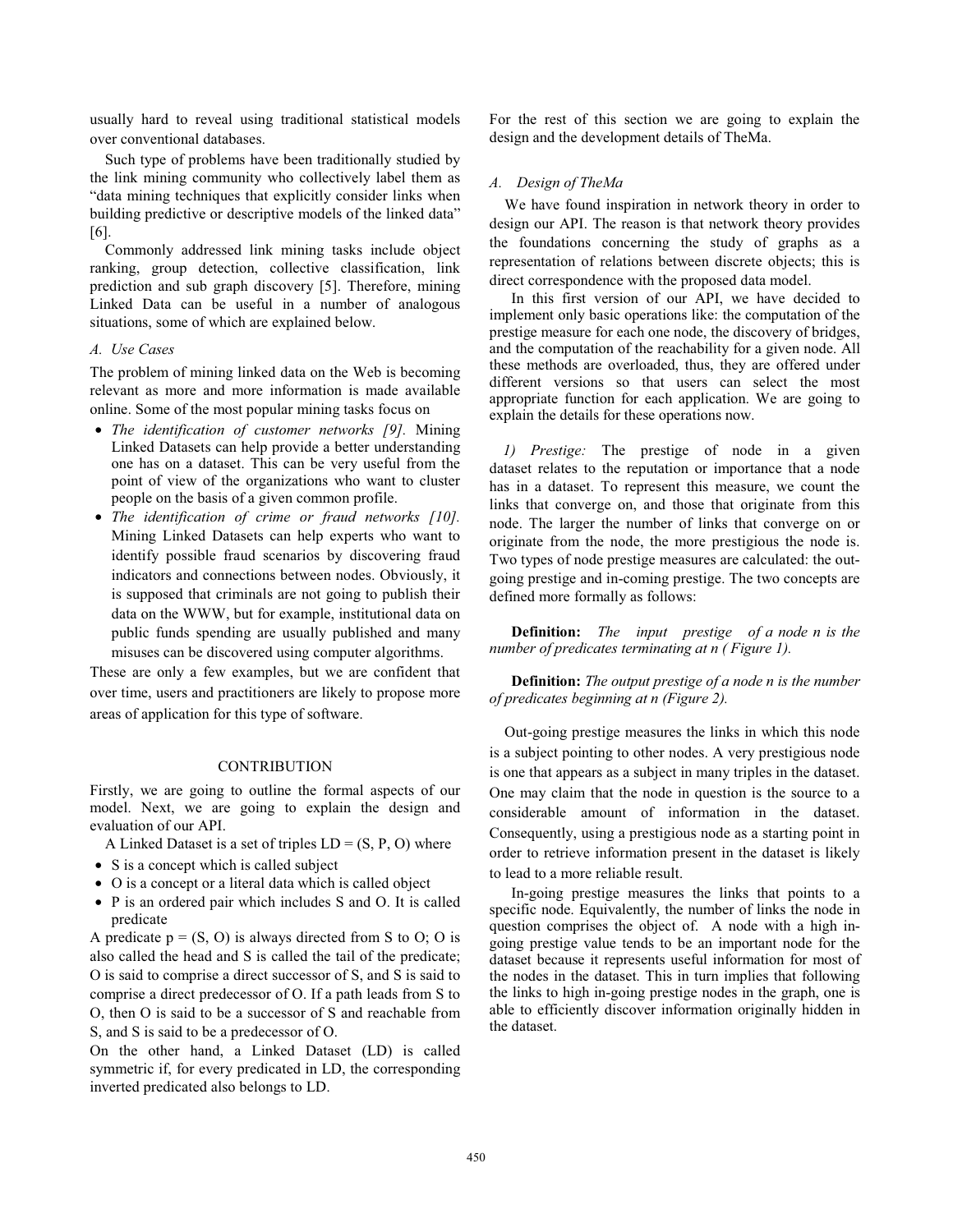

Fig. 1. The input prestige for the node B is 4.



Fig. 2. The output prestige for node A is 5.

*2) Bridges:* A bridge of a given dataset is a predicate connecting two nodes (the subject node and the object node) which once deleted, there exist no alternative path from the given subject node to the object node in question. Equivalently, the removal of a bridge from a dataset results into the splitting of the latter into two datasets. To identify the cases whereby a given predicate comprises a bridge from those that it does not (because this predicate can appear several times in a dataset), we form a key from the whole triple in which this predicate appears and connects the two nodes that would otherwise be disconnected. More formally,

**Definition:** *A bridge is a predicate whose removal disconnects a Linked Dataset. (For example, a dataset with the form of a tree is made entirely of bridges). A disconnected Linked Dataset is a set of predicates whose removal increases the number of components.* Figure 3 presents an example of a bridge.

Statements involving predicates that are bridges comprise weak points for the dataset, because the latter becomes disconnected once these statements are removed, resulting in information being lost.

By collecting all the bridges in the dataset one can create a critical path inside the graph and use it in order to evaluate the importance of the result obtained from another procedure or use it to calculate the importance of selected connections.



Fig. 3. The connection from node A to node A1 is a bridge in the dataset.

*3) Reachability*: Mean reachability is defined to be the number of nodes that can be reached in the whole dataset, using a given node as a starting point. More formally,

# **Definition:** *Reachability is a measure that counts the number of nodes that can reached from a specific node*.

Combining these measures, one can obtain useful information about the connections in the dataset, and on the effectiveness of the alternative navigation routes in the corresponding graph. Moreover, by processing the results from the Bridge/Statements percentage method, one establishes a better view on the dataset and its cohesion.

# *B. Development of TheMa API*

The algorithms behind the four measures presented were implemented in the Jena supporting software framework. Jena is a framework for building semantic applications. It has turned out to be very useful in our case because it provides a programmatic environment for RDF, RDFS and OWL, SPARQL (http://jena.apache.org).

*1) Prestige:* As commented earlier, the two methods are overloaded and they can be used to calculate the ingoing/out-going prestige for the whole dataset or to create a new smaller (more specific) dataset by choosing the predicates of interest . The result of both methods is a Map data structure. As the key in the Map we have the name of the node and as a value the count of the prestige of the node.

*2) Bridges:* We have devised two versions of the method that calculates/identifies the bridges: one that calculates the bridges in the whole dataset and a second that calculates the bridges only between resources. Literals are not included in the results. The two versions are overloaded and they can be used on more specific models by selecting the predicates of interest. However,the latter may result in some information being lost. Because of this, the results obtained may not directly relate to the real life situation considered.

*3) Bridge/Statements percentage*: The measure reflects the percentage of statements that comprise bridges. It represents useful information in relation to the cohesion of the dataset. Applying the classic graph technique on cohesion in directed graphs is not useful because statement removal implies information. In linked data, the links that interconnect nodes represent information instances. In this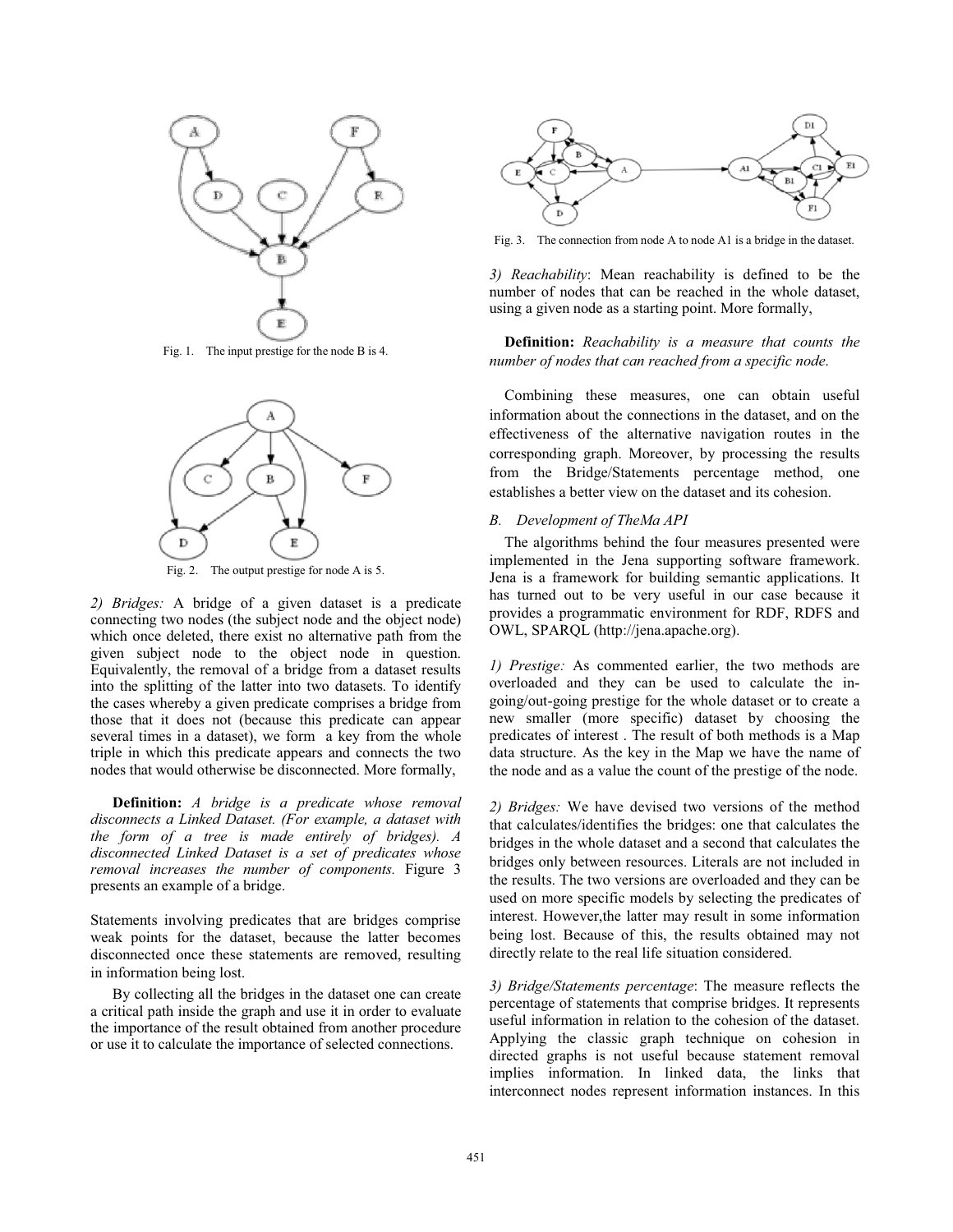respect, the algorithm that calculates the percentage of statements that act as bridges in the graph comprises a better approach, and a useful statistical measure. A high value of the bridge/statements percentage implies a loosely connected dataset, one that can easily become disconnected. When the percentage is low, most of our nodes interconnected to each other more than once. This in turn implies a strongly connected dataset, one that is hard to split it and (consequently) lose information.

*4) Reachability/Mean Reachability:* Reachability is a measure that counts the number of nodes that can be reached from a specific node. Mean reachability is the average reachability value across the entire dataset. By combining the two measures one can obtain useful information about the connections in the dataset and on how one can navigate through it. Moreover, if the above are combined/considered in parallel with the aforementioned Bridge/Statements percentage method in parallel, one establishes a clearer view on the dataset and its cohesion.

#### RESULTS

In order to evaluate our approach, we created a linked dataset on South American countries. The dataset was extracted from DBpedia. The TheMa API was tested against this dataset, giving the results summarized below.

#### *Input prestige:*

The most prestigious node was found to be #Argentina with a value of 2001. That means that the node #Argentina appeared as an object in the dataset's statements for 2001 times, the highest input prestige value across the dataset.

# *Output prestige:*

• The most prestigious node was found to be #Suriname with a value of 182. This meant that the node #Suriname appeared to be the subject in 182 statements, achieving the highest output prestige value across the entire dataset.

# *Bridges/Statements Percentage*

- The dataset consisted of 16038 statements, 12418 of which represented bridges. Consequently, the bridges/statements percentage value was calculated to be 0.774.
- From the 12418 bridges, 11735 were found to be the instances of bridges pointing to resources and not to literal values. Thus, the percentage of statements-bridges that did not point to literals was calculated to be 0.732.

#### *Reachability*

• Using #Brazil as the start node, the total number of nodes that could be reached was 8. Thus, the reachability of the #Brazil node was measured to be equal to 8.

## *Mean reachability*

The mean reachability of the dataset was calculated to be equal to 257.159

# **CONCLUSION**

We report on a new API involving algorithms used for extracting implicit information from Linked Datasets. The API incorporates basic network analysis algorithms applied to graphs representing relations between discrete objects, and includes methods for identifying the most prestigious nodes, bridges, as well as for calculating useful statistics, like reachability and mean reachability. The results indicate that this set of algorithms can be useful in extracting implicit information from datasets in the Web of Data.

In the future stages of our research, we intend to extend the TheMa API in the direction of calculating a richer set of measures. Measure like the number of cycles in the dataset the closure of a node in a given dataset, etc.. The main idea is to not only support basic network theory operations, but also more involved statistics. For example, we wish extend the API to calculate path similarity, as well as to identify/predict missing links.

Lastly, we intend to devise a set of benchmarking linked datasets to be used for comparing the TheMa API to other, analogous, API's that will be proposed by other researchers in the near future.

### ACKNOWLEDGMENTS

This work has been funded by the Spanish Ministry of Innovation and Science project ICARIA: *From Semantic Web to Systems Biology*, Project Code: TIN2008-04844, and by the Regional Government of Andalucía Pilot Project for Training and Developing Applied Systems Biology Technology, Project Code: P07-TIC-02978.

# **REFERENCES**

- [1] C. Bizer (2009), The Emerging Web of Linked Data, IEEE Intelligent Systems, Vol. 24(5), pp. 87-92.
- [2] V. Narasimha Pavan Kappara, R. Ichise, O.P. Vyas (2011), LiDDM: A Data Mining System for Linked Data, http://ceurws.org, Vol. 813
- [3] S. Auer, J. Lehmann (2010), Creating knowledge out of interlinked data, Semantic Web, Vol. 1, pp. 97-104.